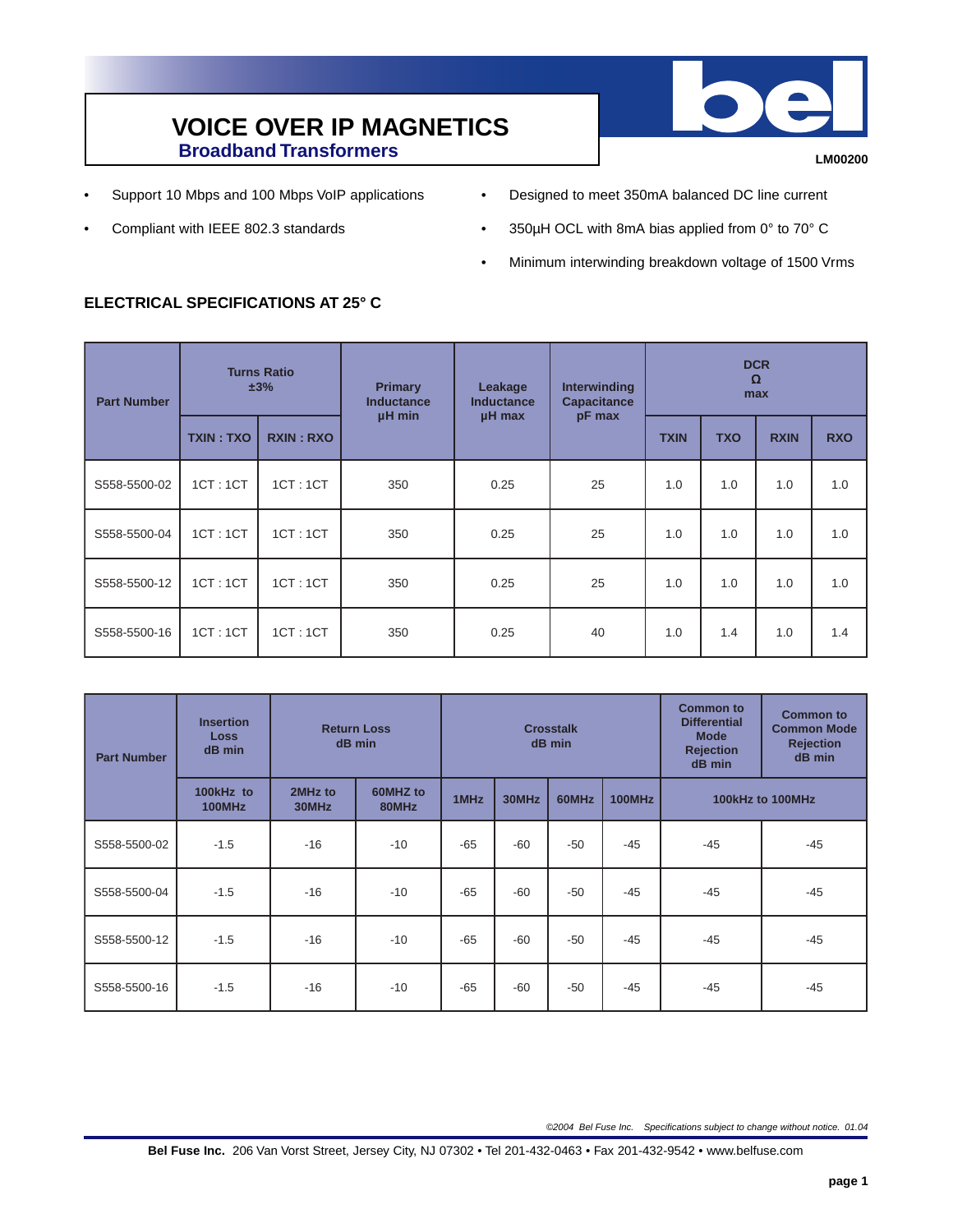

**LM00200**

**SCHEMATIC**

## **S558-5500-02 S558-5500-04**



**S558-5500-12**



©2004 Bel Fuse Inc. Specifications subject to change without notice. 01.04

**Bel Fuse Inc.** 206 Van Vorst Street, Jersey City, NJ 07302 • Tel 201-432-0463 • Fax 201-432-9542 • www.belfuse.com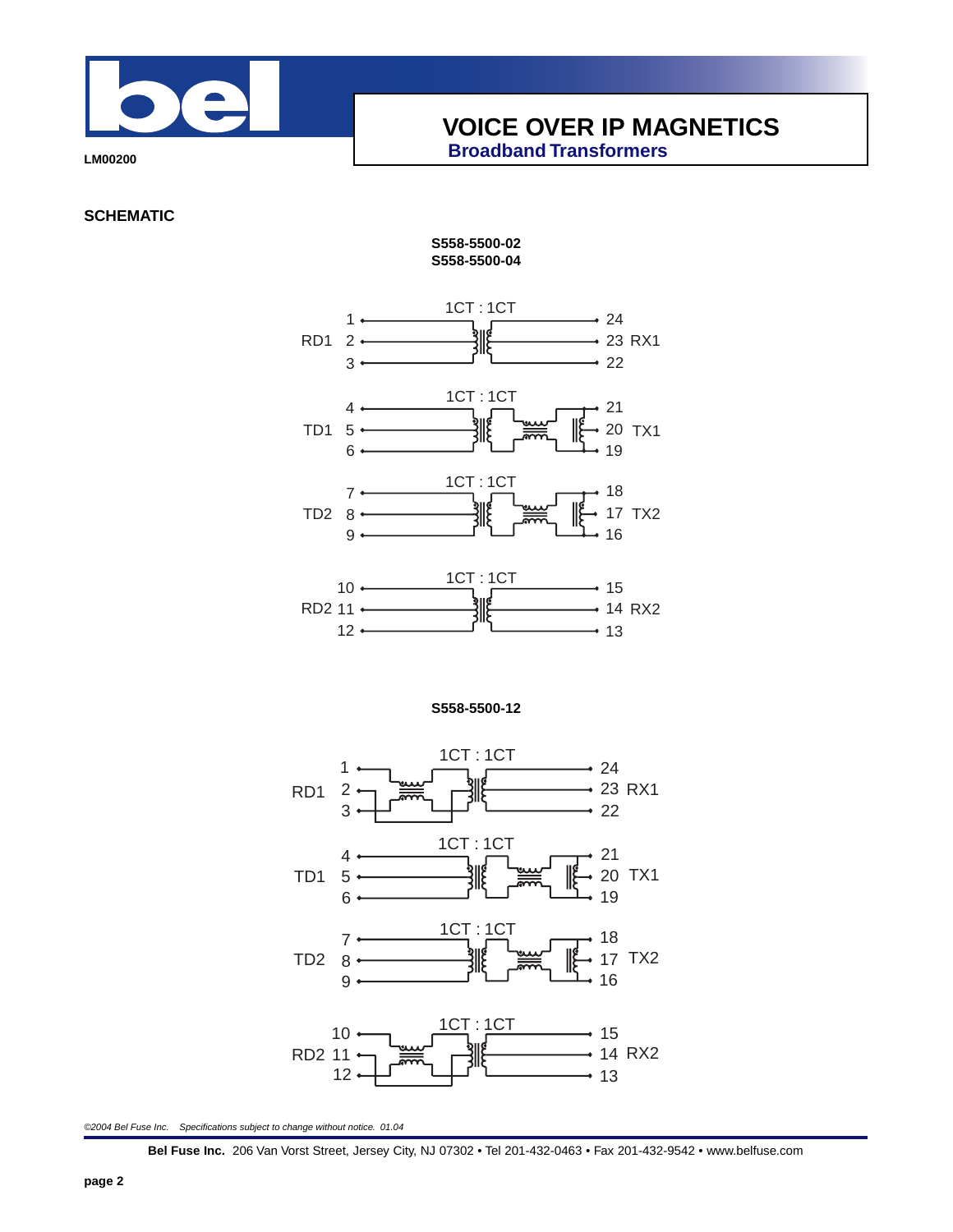**LM00200**

**SCHEMATIC**



Dimensions are in inches [millimeters]. Standard dimension tolerance is ±0.005 [0.13] unless otherwise noted.

©2004 Bel Fuse Inc. Specifications subject to change without notice. 01.04

**Bel Fuse Inc.** 206 Van Vorst Street, Jersey City, NJ 07302 • Tel 201-432-0463 • Fax 201-432-9542 • www.belfuse.com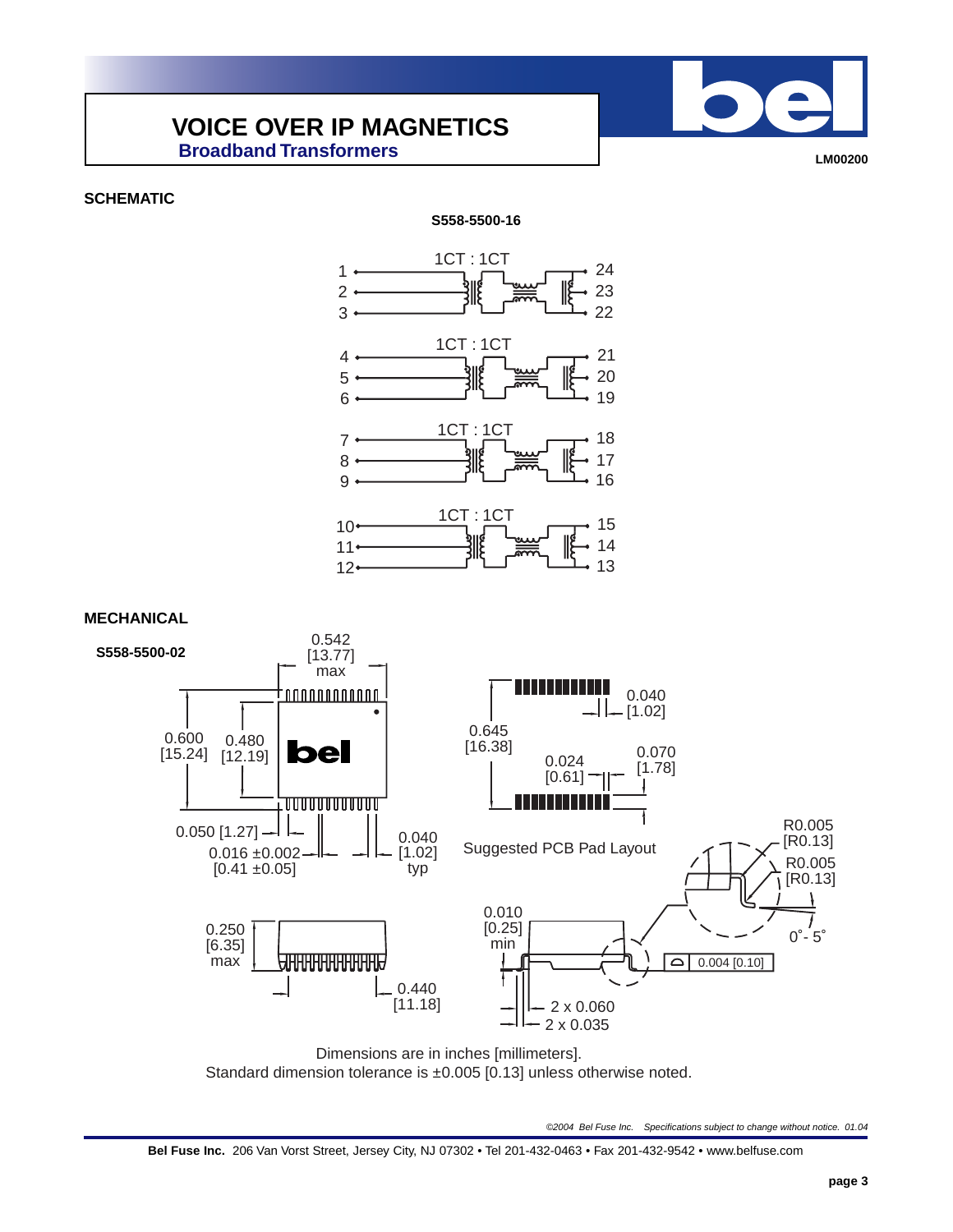

**LM00200**

**MECHANICAL**

**S558-5500-04 S558-5500-12 S558-5500-16**



Suggested PCB Pad Layout

Dimensions are in inches [millimeters]. Standard dimension tolerance is ±0.005 [0.13] unless otherwise noted.

## **CORPORATE**

**Bel Fuse Inc.** 206 Van Vorst Street Jersey City, NJ 07302 Tel 201-432-0463 Fax 201-432-9542 www.belfuse.com

**FAR EAST**

#### **Bel Fuse Ltd.** 8F / 8 Luk Hop Street San Po Kong Kowloon, Hong Kong Tel 852-2328-5515 Fax 852-2352-3706 www.belfuse.com

©2004 Bel Fuse Inc. Specifications subject to change without notice. 01.04

#### **EUROPE**

#### **Bel Fuse Europe Ltd.**

Preston Technology Management Centre Marsh Lane, Suite G7, Preston Lancashire, PR1 8UD, U.K. Tel 44-1772-556601 Fax 44-1772-888366 www.belfuse.com